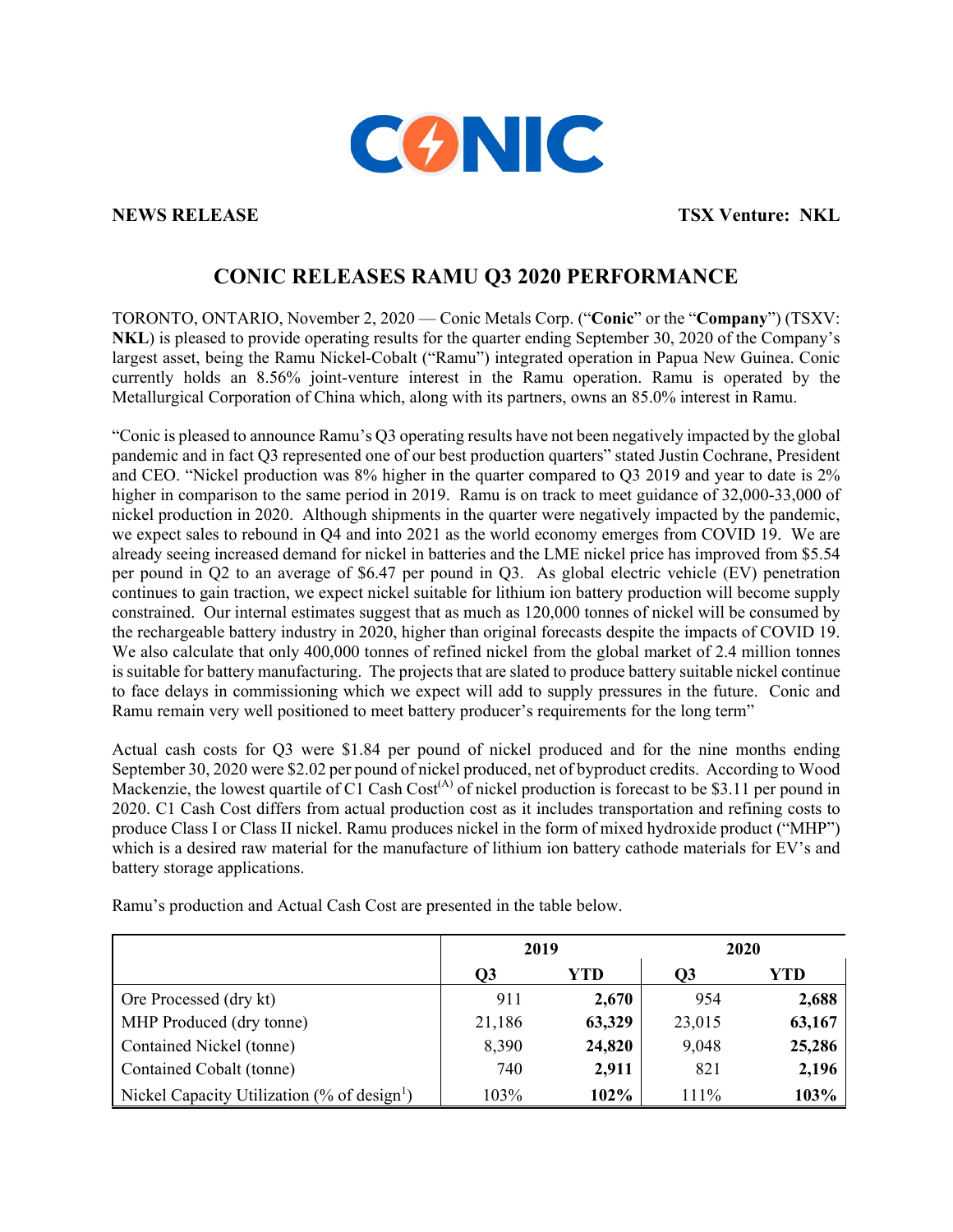| MHP Shipped (dry tonne)          | 37,605 | 79,431 | 16,529 | 50,674 |
|----------------------------------|--------|--------|--------|--------|
| Contained Nickel (tonne)         | 14,531 | 30,576 | 6,584  | 20,247 |
| Contained Cobalt (tonne)         | 1,329  | 2,799  | 584    | 1,750  |
| Cash Cost Actual <sup>2, A</sup> | \$2.75 | \$2.53 | \$1.84 | \$2.02 |

*Note (1) – Ramu design capacity of 32,600 tonne per year of contained nickel Note (2) – Actual Cash Cost net of byproduct credits*

A. Conic has included certain performance measures in this press release that do not have any standardized meaning prescribed by international financial reporting standards ("IFRS") including (i) C1 Cash Cost and (ii) Cash Cost Actual. C1 Cash Cost is a metric published independently by Wood Mackenzie. The C1 Cash Cost presented is annualized cash cost to produce one pound of finished nickel product based on Wood Mackenzie's analysis of global refined nickel operations. The presentation of these non-IFRS measures is intended to provide additional information and should not be considered in isolation or as a substitute for measures of performance prepared in accordance with IFRS. Other companies may calculate these non-IFRS measures differently. Note these figures have not been audited and are subject to change.

## **About Conic**

Conic Metals Corp. is a base metals company offering direct exposure to nickel and cobalt, both being critical elements of electric vehicles and energy storage systems. Conic holds an 8.56% joint-venture interest in the producing, long-life and world-class Ramu Nickel-Cobalt Operation located in Papua New Guinea which provides Conic with significant attributable nickel and cobalt production. In addition, Conic manages a portfolio of 11 nickel and cobalt royalties on development and exploration projects in Canada and Australia. Conic will continue to invest in a battery metals-focused portfolio of streams, royalties and direct interests in mineral properties containing battery metals.

## **Cautionary Note Regarding Forward-Looking Statements**

This news release contains certain information which constitutes 'forward-looking statements' and 'forward-looking information' within the meaning of applicable Canadian securities laws. Any statements that are contained in this news release that are not statements of historical fact may be deemed to be forwardlooking statements. Forward-looking statements are often identified by terms such as "may", "should", "anticipate", "expect", "potential", "believe", "intend" or the negative of these terms and similar expressions. Forward-looking statements in this news release include, but are not limited to: statements and figures with respect to the operational and financial results; statements with respect to the prospects of nickel and cobalt in the global electrification of vehicles; statements related to the impact of COVID-19 on the Company; and statements with respect to the business and assets of Conic and its strategy going forward. Readers are cautioned not to place undue reliance on forward-looking statements. Forward-looking statements involve known and unknown risks and uncertainties, most of which are beyond the Company's control. Should one or more of the risks or uncertainties underlying these forward-looking statements materialize, or should assumptions underlying the forward-looking statements prove incorrect, actual results, performance or achievements could vary materially from those expressed or implied by the forwardlooking statements.

The forward-looking statements contained herein are made as of the date of this release and, other than as required by applicable securities laws, the Company does not assume any obligation to update or revise